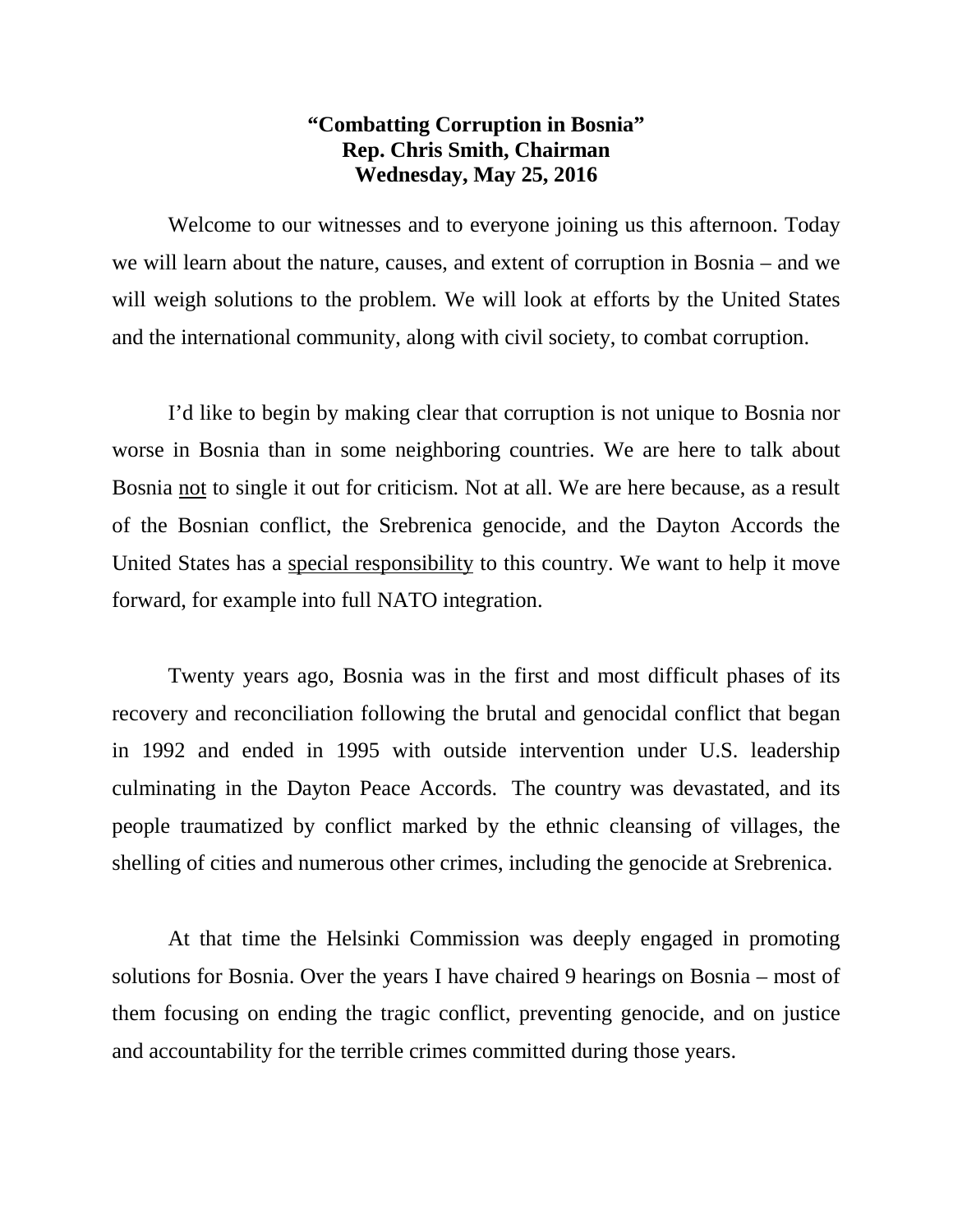Today, many of the physical scars of that period are gone, but Bosnia still struggles with sharp ethnic divisions, and its progress in the past decade has been stymied by a very high level of official corruption. Many officials have focused on helping themselves to the privileges and opportunities that come with that power.

The people of Bosnia, who have suffered so much since 1992, deserve better than this.

I'd like to ask our witnesses to address two issues related to corruption.

First, several weeks ago I met with Munira Subasic from the Association of "Mothers' Action of the Srebrenica and Zepa Enclaves." Munira had herself lost her husband, son and 20 other members of her family at Srebrenica in July 1995. Her frustration today regards the seeming impunity of hundreds of people – an estimated 850 – implicated in violations of international humanitarian law during the war, who had their cases transferred from the international tribunal to the Bosnian courts. To this day, these cases have not been processed – not one of them - which seems outrageous on the face of it.

I would like to know to what extent corruption in law enforcement and the judicial system protects possible war criminals from facing justice. Also – might the same people implicated in horrible crimes during the war years today be part of the corruption problem?

Second, trafficking in persons remains an ongoing problem throughout the Balkans, including Bosnia-Herzegovina. In the immediate post-war period, the heavy international presence in Bosnia generated a tremendous and as yet largely